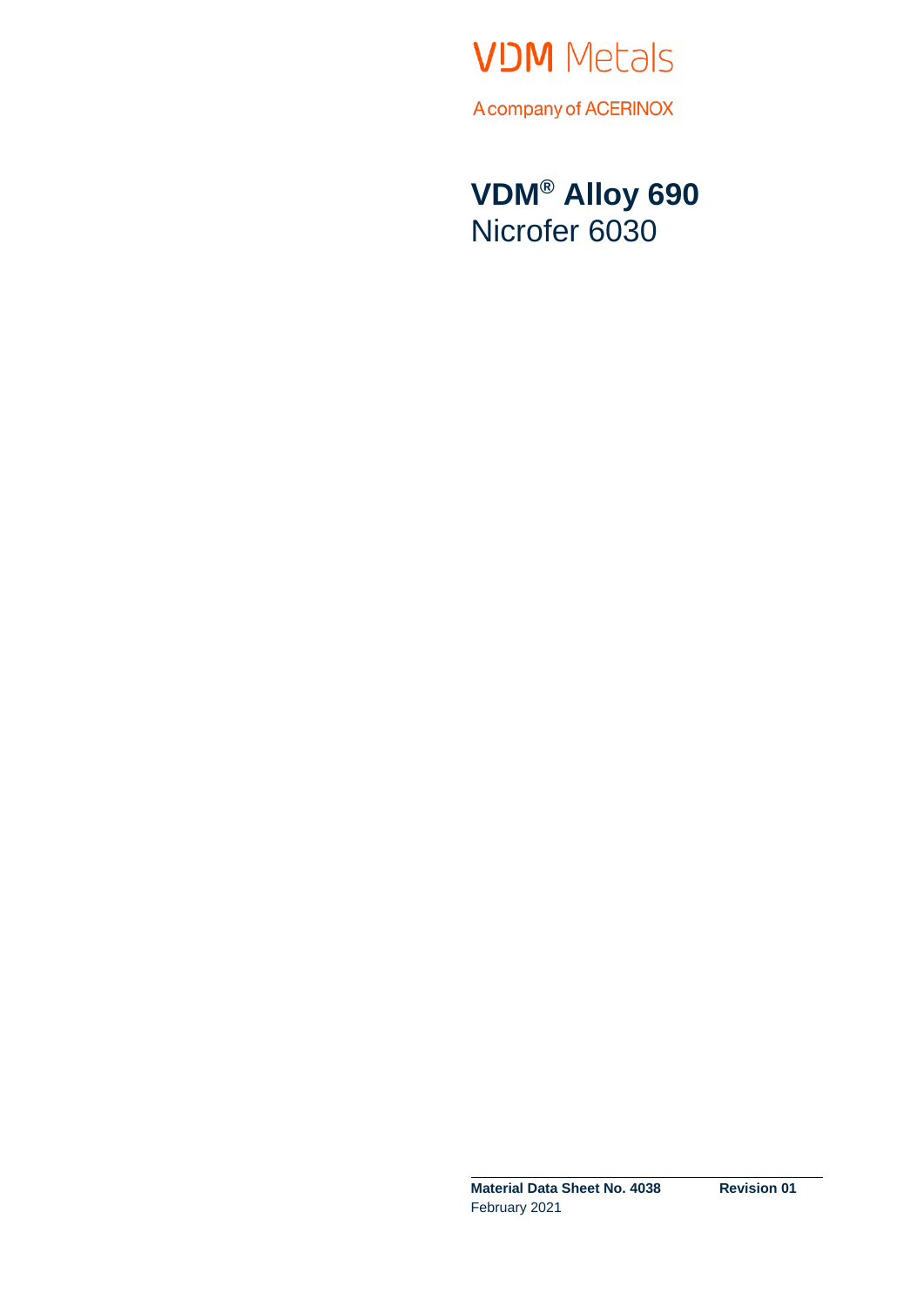# **VDM® Alloy 690** Nicrofer 6030

VDM® Alloy 690 is a nickel-chromium-iron alloy with approx. 30 % of chromium, which is particularly suitable for use in oxidising media.

## VDM® Alloy 690 is characterised by:

- very good resistance to fluoride containing hot nitric acid,
- good resistance to stress corrosion cracking caused by alkalis,
- excellent resistance to stress corrosion cracking caused by media containing chloride and polythionic acids,
- excellent resistance to many aggressive aqueous media or in the primary and secondary loops of nuclear reactors,
- good resistance to oxidation, sulphidation and metal dusting in hot gases and
- good mechanical properties at room temperature and high temperature, paired with high ductility.

# Designations and standards

| <b>Standard</b>  | <b>Material designation</b> |
|------------------|-----------------------------|
| <b>EN</b>        | 2.4642 - NiCr29Fe           |
| $\overline{ISO}$ | NiCr29Fe9                   |
| <b>UNS</b>       | N06690                      |
| <b>AFNOR</b>     | NC30Fe                      |

| <b>Product form</b> | <b>DIN</b> | <b>ISO</b> | <b>ASME</b>   | <b>ASTM</b>  |  |
|---------------------|------------|------------|---------------|--------------|--|
| Sheet, plate        | 17742      | 6208       | <b>SB 168</b> | <b>B</b> 168 |  |
|                     | 17750      | 9722       |               |              |  |
| Strip               | 17742      |            | <b>SB 168</b> | <b>B</b> 168 |  |
|                     | 17750      |            |               |              |  |
| Rod, bar            | 17742      |            | <b>SB 166</b> | B 166        |  |
|                     | 17752      |            | SB 564        | <b>B</b> 564 |  |
| Wire                | 17753      |            |               |              |  |

Table 1 – Designations and standards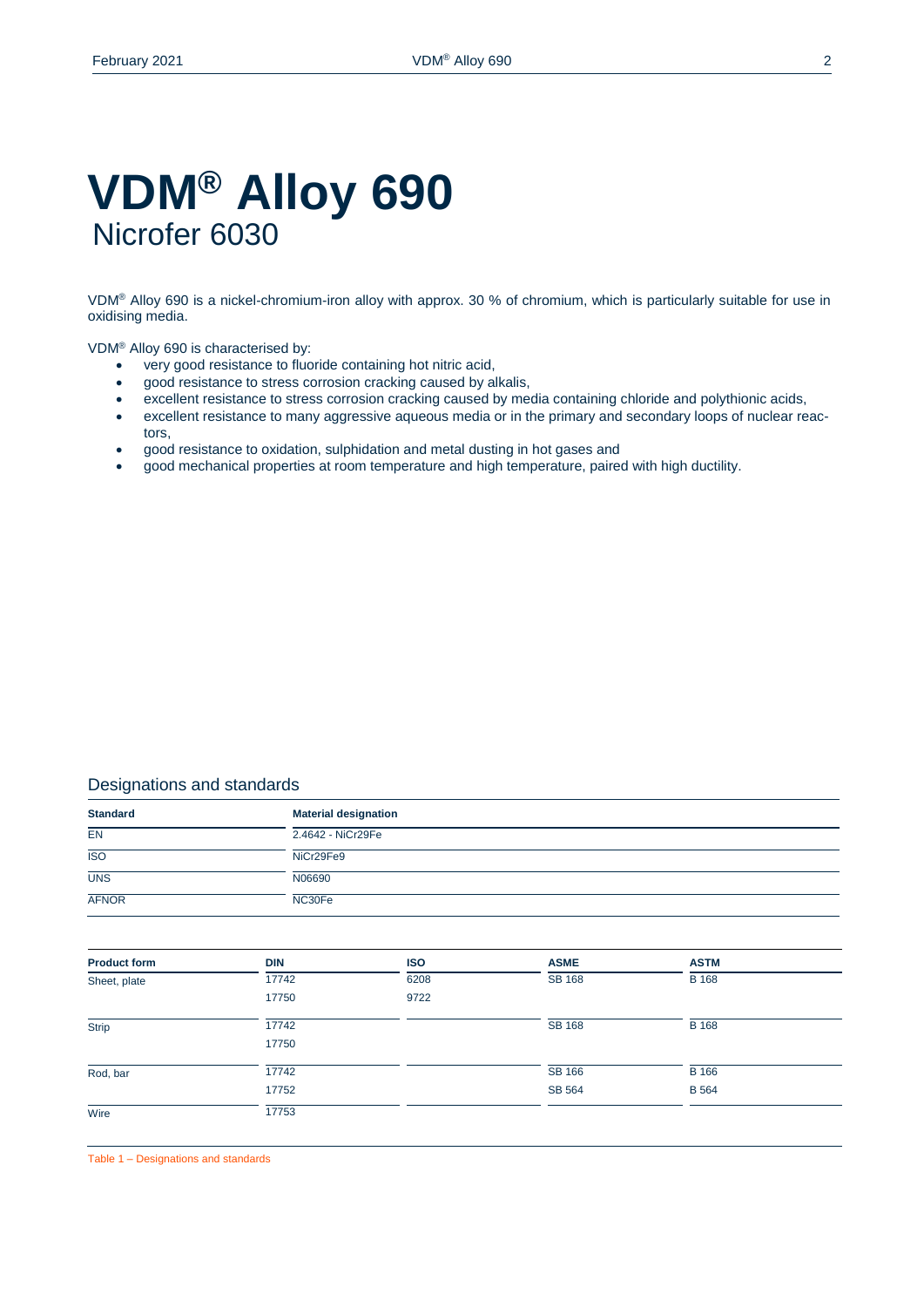# **Chemical composition**

|      | ΝF |             |      | Mr                      |     |     |                  |
|------|----|-------------|------|-------------------------|-----|-----|------------------|
| Min. | 58 | $\sim$<br>- |      |                         |     |     |                  |
| Max. |    |             | 0.05 | $\mathsf{v}.\mathsf{v}$ | 0.5 | υ.υ | በ በ15<br>0.0 I U |

Table 2 – Chemical composition (%)

# **Physical properties**

| <b>Density</b>          | <b>Melting range</b> | Relative magnetic permeability at 20 °C (68 °F) |  |  |
|-------------------------|----------------------|-------------------------------------------------|--|--|
| $8.2$ g/cm <sup>3</sup> | 1,390 to 1,410 °C    | $1.01$ (max.)                                   |  |  |
|                         |                      |                                                 |  |  |
|                         |                      |                                                 |  |  |
|                         |                      |                                                 |  |  |

| <b>Specific heat</b><br><b>Temperature</b> |           |              |                                                                 | <b>Thermal conductivity</b> | <b>Electrical</b><br>resistivity                     |                      | <b>Modulus of elasticity</b> | expansion | <b>Coefficient of thermal</b> |                                |
|--------------------------------------------|-----------|--------------|-----------------------------------------------------------------|-----------------------------|------------------------------------------------------|----------------------|------------------------------|-----------|-------------------------------|--------------------------------|
| °C                                         | $\circ$ F | $kg \cdot K$ | <b>Btu</b><br>$\overline{\mathsf{lb} \cdot \mathsf{F}^{\circ}}$ | W<br>$\overline{m \cdot K}$ | $Btu \cdot in$<br>sq. ft $\cdot h \cdot {}^{\circ}F$ | $\mu\Omega \cdot cm$ | GPa                          | 103 ksi   | $10^{-6}$<br>K                | $10^{-6}$<br>$\overline{\ }$ F |
| 20                                         | 68        |              |                                                                 |                             |                                                      | 116                  | 212                          | 30.8      |                               |                                |
| 100                                        | 212       | 496          | 0.118                                                           | 13.9                        | 96.4                                                 | 117                  | 206                          | 29.9      | 13.7                          | 7.6                            |
| 200                                        | 392       | 521          | 0.124                                                           | 15.8                        | 109.6                                                | 120                  | 201                          | 29.2      | 14.2                          | 7.9                            |
| 300                                        | 572       | 538          | 0.128                                                           | 17.6                        | 122.1                                                | 122                  | 195                          | 28.3      | 14.6                          | 8.1                            |
| 400                                        | 752       | 555          | 0.133                                                           | 19.5                        | 135.3                                                | 124                  | 189                          | 27.4      | 14.9                          | 8.3                            |
| 500                                        | 932       | 573          | 0.137                                                           | 21.5                        | 149.2                                                | 125                  | 182                          | 26.4      | 15.4                          | 8.6                            |
| 600                                        | 1,112     | 620          | 0.148                                                           | 24.4                        | 169.3                                                | 125                  | 175                          | 25.4      | 16                            | 8.9                            |
| 700                                        | 1,292     | 654          | 0.156                                                           | 26.7                        | 185.2                                                | 125                  | 167                          | 24.2      | 16.5                          | 9.2                            |
| 800                                        | 1,472     | 663          | 0.158                                                           | 27.1                        | 188.0                                                | 125                  | 155                          | 22.5      | 16.9                          | 9.4                            |
| 900                                        | 1,652     | 677          | 0.162                                                           | 28.4                        | 197.0                                                | 126                  | 152                          | 22.0      | 17.3                          | 9.6                            |
| 1,000                                      | 1,832     | 684          | 0.163                                                           | 29.6                        | 205.4                                                | 127                  | 143                          | 20.7      | 17.7                          | 9.8                            |
| 1,100                                      | 2,012     | 695          | 0.166                                                           | 30.9                        | 214.4                                                |                      |                              |           | 18.2                          | 10.1                           |
| 1,200                                      | 2,192     | 705          | 0.168                                                           | 32.3                        | 224.1                                                |                      |                              |           | 18.6                          | 10.3                           |

Table 3 – Typical physical properties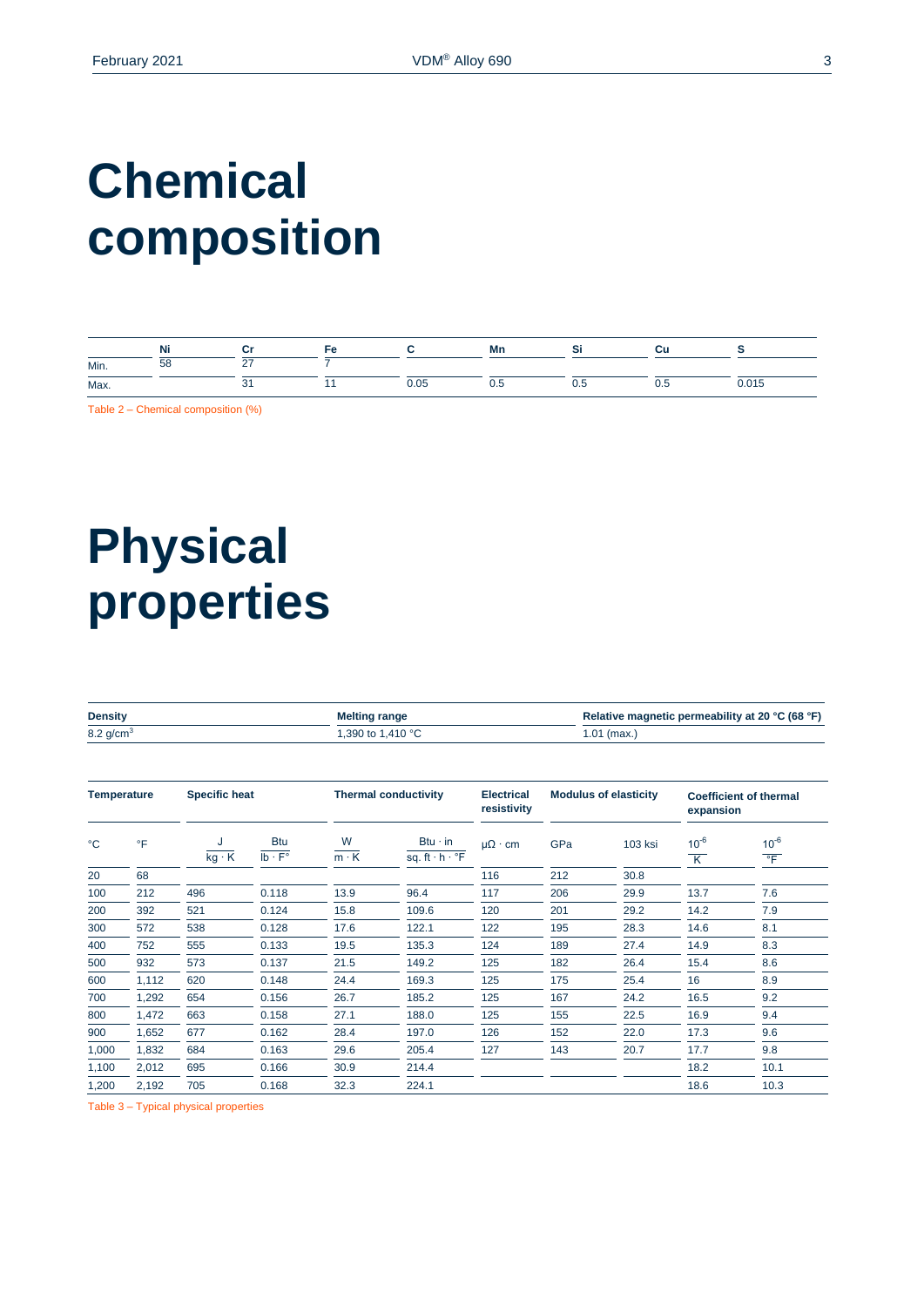# **Metallurgical structure**

VDM® Alloy 690 has a cubic face-centred structure.

# **Mechanical properties**

The following mechanical properties apply to VDM® Alloy 690 in the solution-annealed condition and in the stated semifabricated forms and dimensions.

| <b>Temperature</b> |       | <b>Yield strength</b> |      | <b>Tensile strength</b> |      | <b>Elongation</b> |
|--------------------|-------|-----------------------|------|-------------------------|------|-------------------|
|                    |       | $R_{p0.2}$            |      | $R_m$                   |      | A                 |
| °C                 | °F    | <b>MPa</b>            | ksi  | <b>MPa</b>              | ksi  | %                 |
| 20                 | 68    | 240                   | 34.8 | 590                     | 85.6 | 30                |
| 100                | 212   | 236                   | 34.2 | 580                     | 84.1 | 45                |
| 200                | 392   | 228                   | 33.1 | 550                     | 79.8 | 45                |
| 300                | 572   | 220                   | 31.9 | 520                     | 75.4 | 45                |
| 400                | 752   | 216                   | 31.3 | 500                     | 72.5 | 45                |
| 500                | 932   | 210                   | 30.5 | 490                     | 71.1 | 45                |
| 600                | 1,112 | 200                   | 29   | 470                     | 68.2 | 45                |
| 700                | 1,292 | 156                   | 22.6 |                         |      |                   |
| 800                | .472  | 120                   | 17.4 |                         |      |                   |

Table 4 – Short-term properties of solution-annealed VDM® Alloy 690 at elevated temperatures (yield strength in acc. w. DIN 10302, typical values for tensile strength and elongation)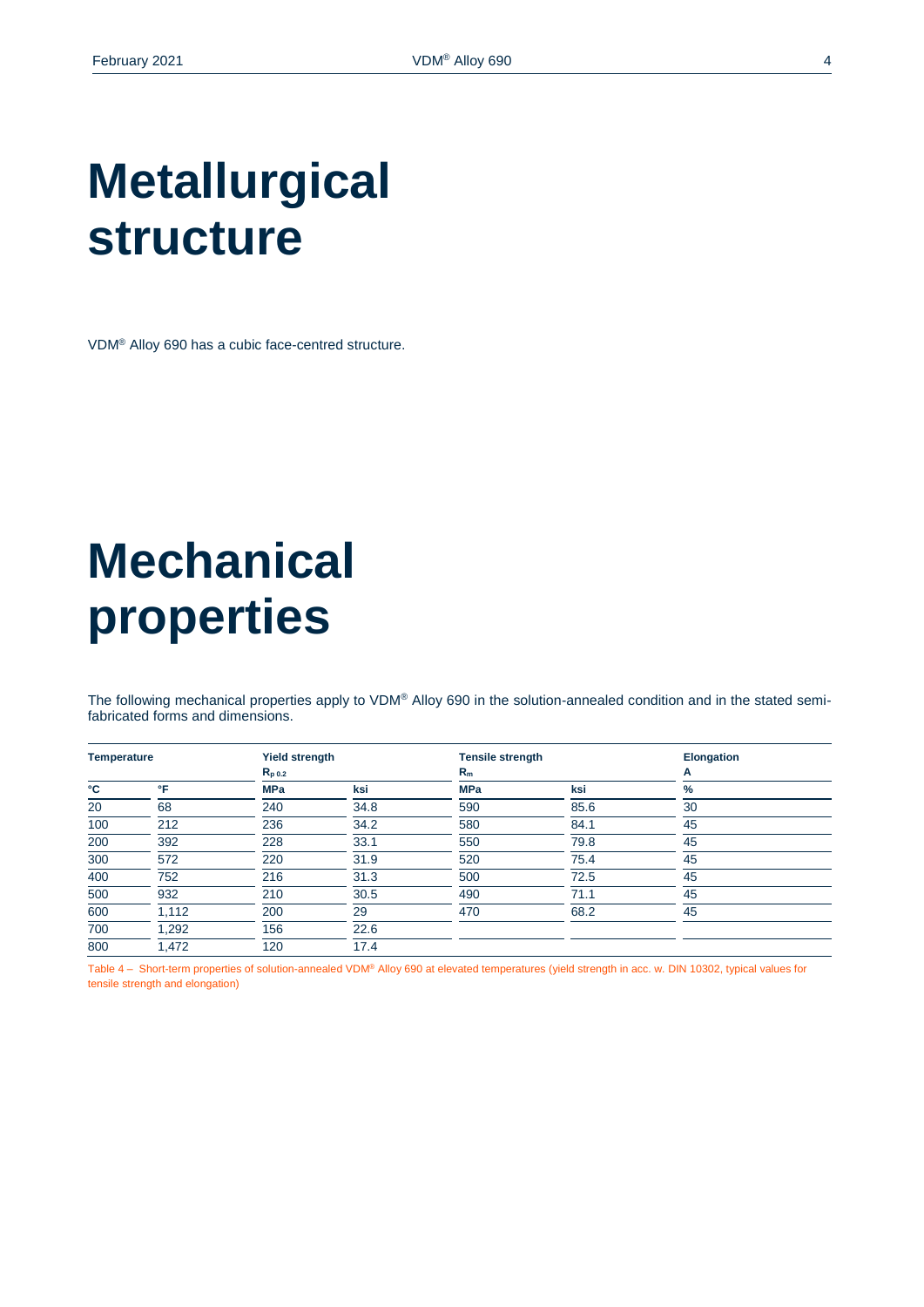| <b>Product</b> | <b>Yield strength</b><br>$R_{\text{D}0.2}$ |        | <b>Tensile strength</b><br>$R_{m}$ |      | Elongation |
|----------------|--------------------------------------------|--------|------------------------------------|------|------------|
|                | <b>MPa</b>                                 | ksi    | <b>MPa</b>                         | ksi  | $\%$       |
| Sheet, strip   | > 240                                      | > 34.8 | > 586                              | > 85 | > 30       |
| Bar, billet    | > 240                                      | > 34.8 | > 586                              | > 85 | > 30       |

Table 5a – Minimum values at room temperatures in acc. w. ASTM B166 or B168

| <b>Product and condition</b>              | <b>Dimensions</b> | <b>Yield strength</b><br>$R_{p,0.2}$ |        | <b>Tensile strength</b><br>$R_m$ |         | Elongation<br>A |
|-------------------------------------------|-------------------|--------------------------------------|--------|----------------------------------|---------|-----------------|
|                                           | mm                | <b>MPa</b>                           | ksi    | <b>MPa</b>                       | ksi     | $\%$            |
| Sheet, strip                              | > 6.4             | >620                                 | > 89.9 | > 860                            | >124.7  | > 2             |
| Hard                                      |                   |                                      |        |                                  |         |                 |
| <b>Rounds</b>                             | < 12.7            | >620                                 | > 89.9 | > 825                            | >119.7  | > 7             |
| Cold worked                               | 12.7-25.4         | > 585                                | > 84.8 | >760                             | > 110.2 | > 10            |
|                                           | 25.4-63.5         | > 550                                | >79.8  | >725                             | >105.2  | > 12            |
| Squares,<br>hexagons<br>and<br>rectangles | < 6.4             | > 550                                | >79.8  | >690                             | >100.1  | > 5             |
| Cold worked                               | $6.4 - 12.7$      | >480                                 | >69.6  | >655                             | > 95    | > 7             |

Table 5b – Minimum values at room temperatures in acc. w. ASTM B166 or B168 for various product forms, size ranges and processing status

| <b>Temperature</b> |       |                          |                          | <b>Creep Values</b>   |                       |
|--------------------|-------|--------------------------|--------------------------|-----------------------|-----------------------|
|                    |       | Rp 1.0/10 <sup>4</sup> h | Rp 1.0/10 <sup>5</sup> h | Rm /10 <sup>4</sup> h | Rm /10 <sup>5</sup> h |
| °C                 | °F    | <b>MPa</b>               | <b>MPa</b>               | <b>MPa</b>            | <b>MPa</b>            |
| 700                | 1,292 | 42                       | 30                       | 56                    | 39                    |
| 750                | 1,382 | 30                       | 19.3                     | 41                    | 30                    |
| 800                | 1,472 | 20                       | 12                       | 30                    | 21                    |
| 850                | 1,562 | 12.8                     | 7.6                      | 21.5                  | 14.4                  |
| 900                | 1,652 | 8.2                      | 4.8                      | 15.4                  | 10                    |
| 950                | 1,742 | 5.3                      | 3                        | 10.9                  |                       |
| 1,000              | 1,832 | 3.4                      | 1.9                      | 7.7                   | 4.8                   |
| 1,050              | 1,922 | 2.2                      | 1.2                      | 5.4                   | 3.4                   |

Table 6 – Typical creep properties of solution-annealed VDM® Alloy 690

# **Corrosion resistance**

VDM® Alloy 690 is resistant to a wide range of corrosive media and atmospheres. The high chromium content makes the material particularly suitable for strongly oxidising conditions. The high chromium content also confers resistance to high-temperature corrosion in gases having an oxidising and sulphidising effect. Due to its high nickel content, VDM® Alloy 690 is exceptionally resistant to stress corrosion cracking which can occur in the primary water loops of nuclear power stations. The material also shows good resistance in mixtures of nitric and hydrofluoric acid. It demonstrates remarkable behaviour in concentrated (98.5 %) sulphuric acid at temperatures of up to 150 °C (300 °F).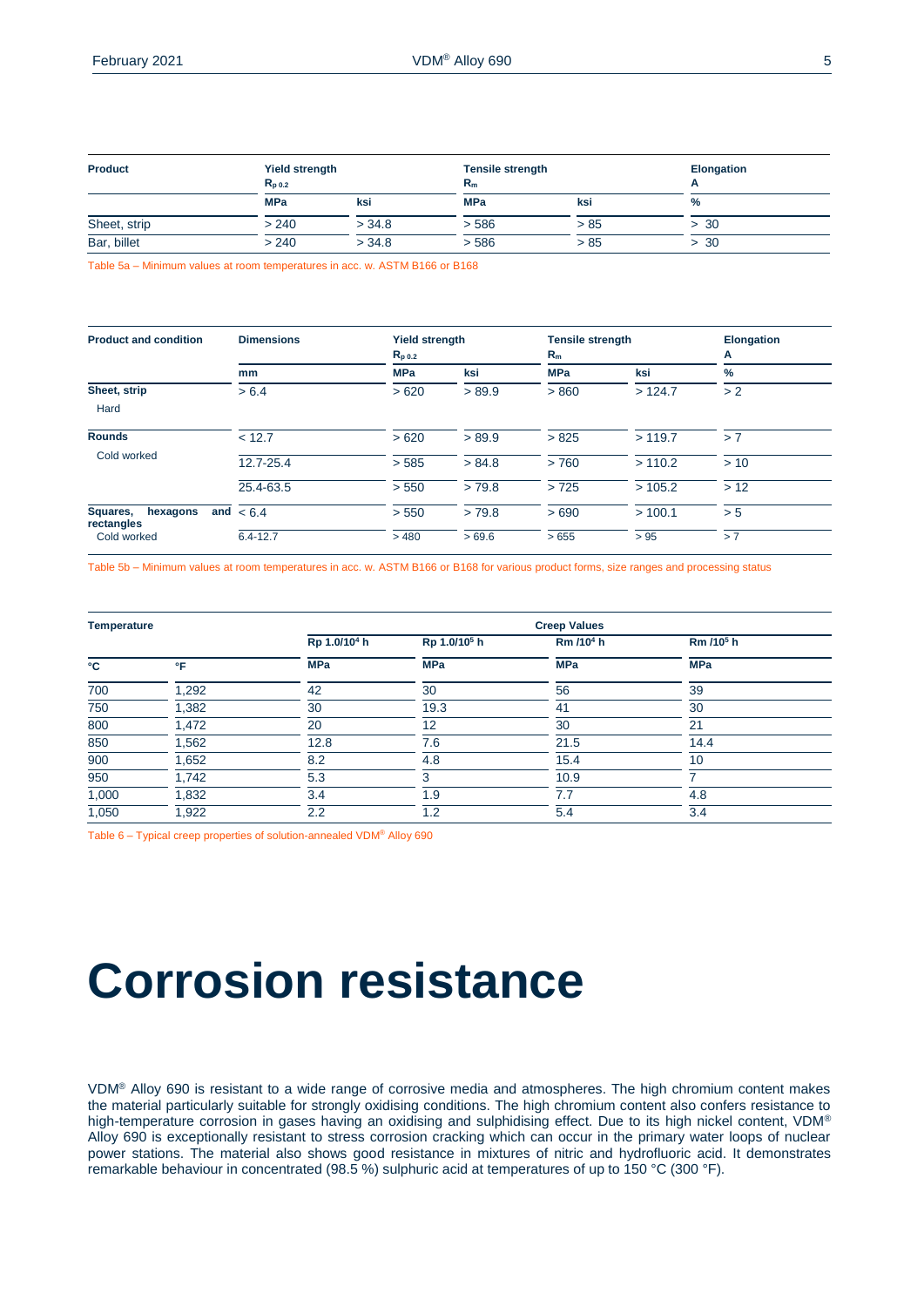# **Applications**

Thanks to its excellent resistance to wet and high-temperature corrosion, and its good mechanical properties, VDM® Alloy 690 is suitable for a wide range of applications.

Typical applications include:

- treatment of radioactive waste,
- components in boilers and steam generators in pressurised water reactors,
- production of alkali metal sulphates using Mannheim furnaces,
- fittings in combustion units for crude oil (oil ash corrosion) and
- glass and silicate production.

# **Fabrication and heat treatment**

VDM® Alloy 690 can be processed using standard industrial production techniques.

#### **Heating**

Workpieces must be clean and free of any contaminants before and during heat treatment. Sulphur, phosphor, lead and other low-melting-point metals can lead to damage when heat treating VDM® Alloy 690. This type of contamination is also contained in marking and temperature display paints or crayons, and also in lubricating grease, oils, fuels and similar materials.

Fuels should contain as little sulphur as possible. Natural gas should contain less than 0.1 % by weight of sulphur. Heating oil with a sulphur content of maximum 0.5 % by weight is also suitable.

Electric furnaces are to be preferred due to precise temperature control and freedom from contamination due to fuel. The furnace atmosphere should be set between neutral and slightly oxidising, and should not change between oxidising and reducing. Direct flame impingement needs to be avoided.

#### **Hot working**

VDM® Alloy 690 can be hot worked at a temperature range of between 1,230 and 900 °C (2,250 and 1,650 °F) with subsequent rapid cooling down in water or by using air nozzles. The workpieces should be placed in the furnace heated to hot working temperature in order to heat up. Once the temperature has equalised, a retention time of 60 minutes for each 100 mm of workpiece thickness is recommended. After this, the workpieces should be removed immediately and formed during the stated temperature window. If the material temperature falls below the minimum hot working temperature, the workpiece must be reheated. Heat treatment after hot working is recommended in order to achieve optimum properties and corrosion resistance.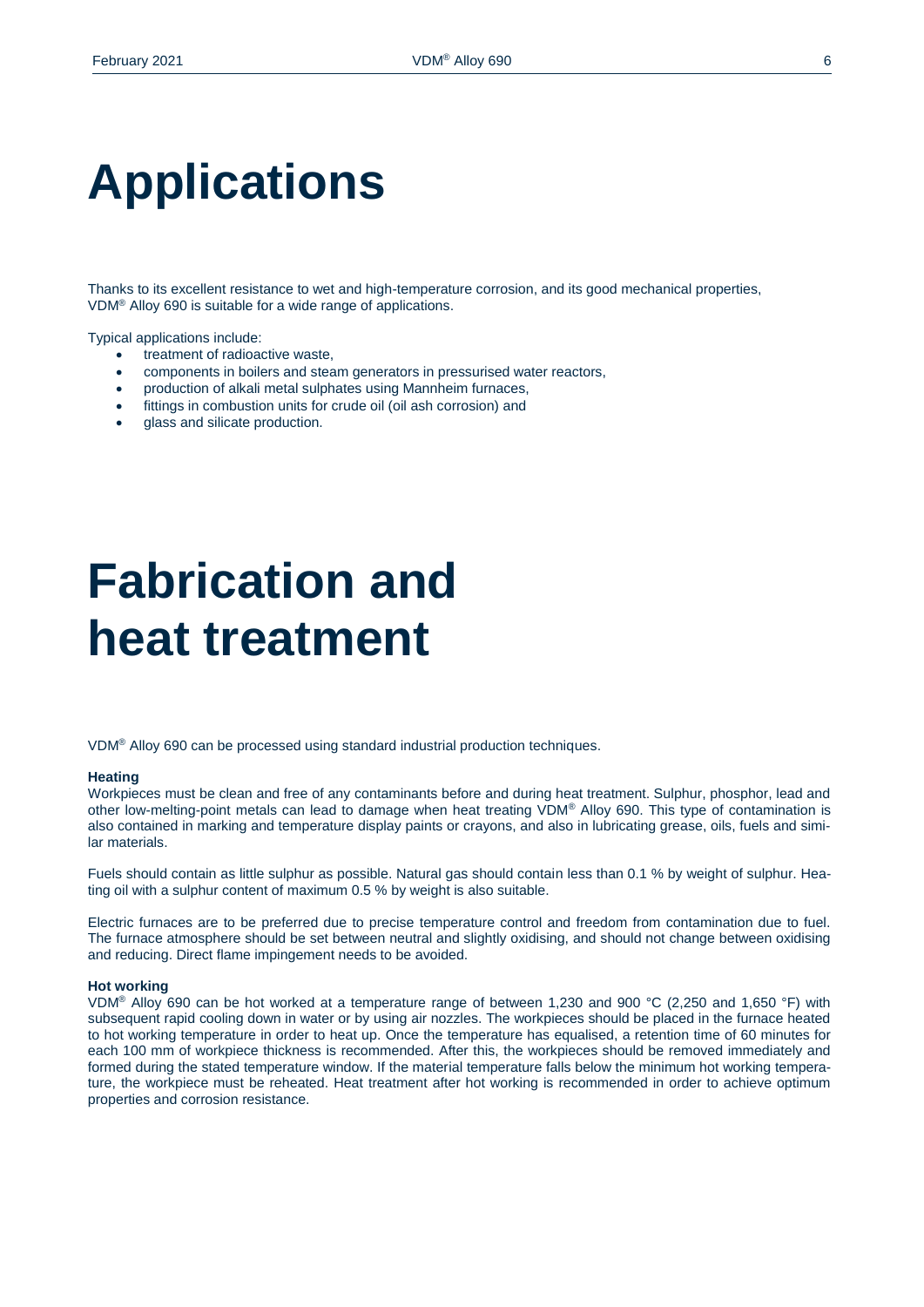### **Cold working**

Cold working should be carried out on annealed material. VDM® Alloy 690 has a higher work hardening rate than austenitic stainless steels. This must be taken into account during design and selection of forming tools and equipment and during the planning of forming processes. Intermediate annealing may be necessary for high degrees of cold working deformation. Before use, heat treatment is required after cold working with more than 10 % deformation.

#### **Heat treatment**

Solution annealing should be carried out at temperatures between 1,020 and 1,070 °C (1,870 to 1,960 °F). If use in a high-temperature range with increased creep resistance is intended, the solution annealing temperature should be raised to between 1,080 and 1,150 °C (1,980 to 2,100 °F).

Water quenching should be carried out on workpiece thicknesses over 1.5 mm so that the optimum corrosion resistance of the material can be reached. Workpieces of less than 1.5 mm thickness can be cooled using air nozzles.

If use in pressurised water reactors is intended, a subsequent heat treatment of around 10 hours at between 700 and 740 °C is necessary in order to ensure that carbides are segregated specifically at grain boundaries. The cleanliness requirements must be followed for any form of heat treatment.

#### **Descaling and pickling**

Oxides of VDM® Alloy 690 and discolorations in the area around welding seams are more adherent than on stainless steels. Grinding using extremely fine abrasive belts or grinding discs is recommended. It is imperative that grinding burn is avoided. Before pickling – which may be performed in a hydrofluoric acid mixture – the surface oxide layer must be broken up by abrasive blasting, by carefully performed grinding or by pre-treatment in a fused salt bath. The pickling baths used should be carefully monitored with regard to concentration and temperature, since pickling for too long can damage the material surface due to intercrystalline corrosion.

#### **Machining**

VDM® Alloy 690 should preferably be machined in the annealed condition. Since the material exhibits a considerable work hardening rate, low cutting speeds should be used and the tool should remain continuously in contact. An adequate cutting depth is important in order to cut below the previously formed work-hardened zone.

Optimum heat dissipation through the use of large quantities of suitable, preferably aqueous, lubricants has considerable influence on a stable machining process.

# **Welding information**

When welding nickel alloys and special stainless steels, the following information should be taken into account:

#### **Workplace**

A separately-located workplace, which is specifically separated from areas in which carbon steels are being processed, should be used. Maximum cleanliness is required, and draughts should be avoided during inert gas welding.

#### **Auxiliary equipment and clothing**

Clean fine leather gloves and clean working clothes should be used.

#### **Tools and machines**

Tools which have been used for other materials may not be used for nickel alloys and stainless steels. Only stainless steel brushes may be used. Processing and treatment equipment such as shears, punches or rollers must be fitted with means (felt, cardboard, films) in order to avoid material contamination with ferrous particles, which can be pressed into the surface of the material and thus lead to corrosion.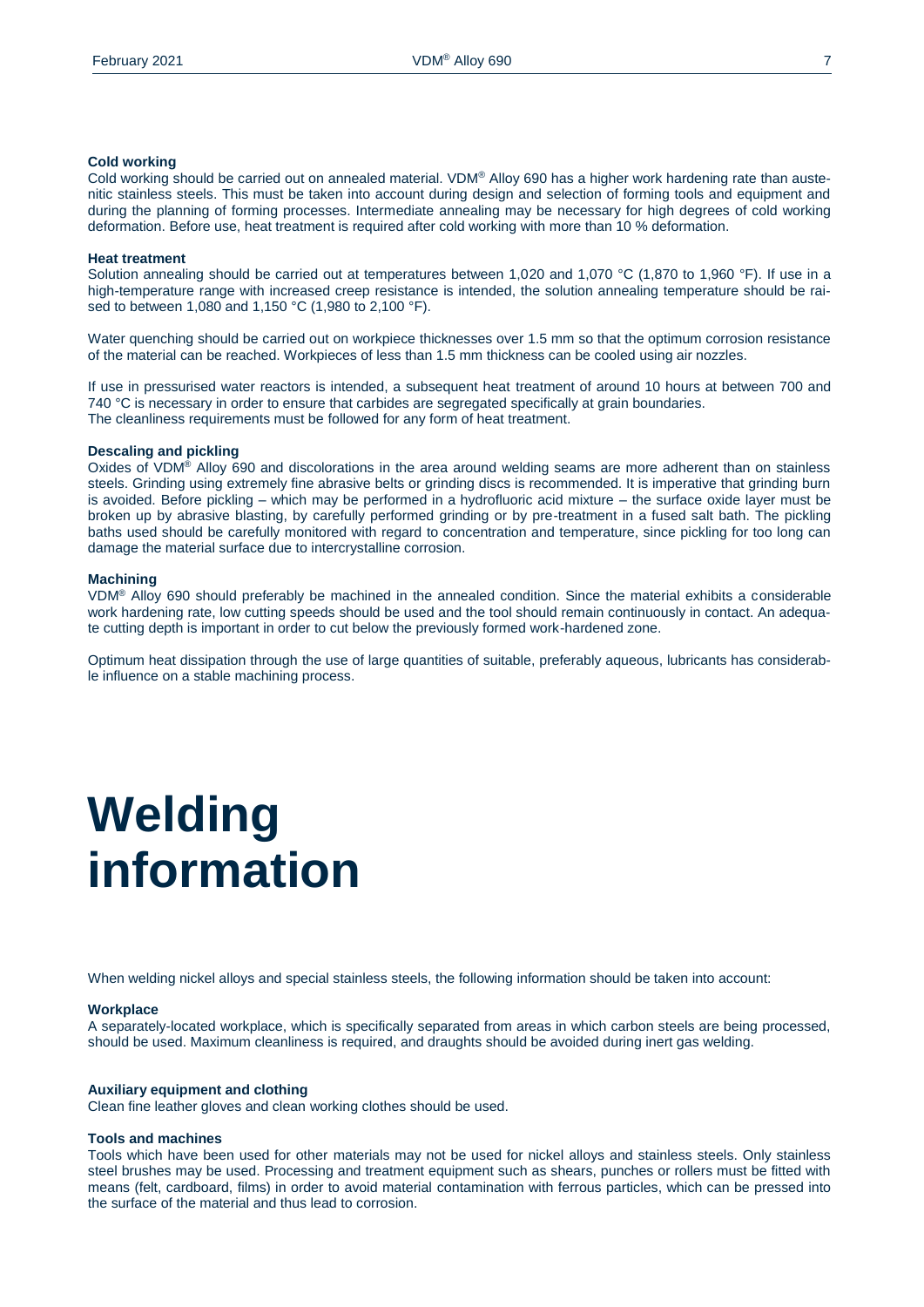### **Welding edge preparation**

Welding edge preparation should preferably be carried out using mechanical methods such as lathing, milling or planing. Abrasive waterjet cutting or plasma cutting is also suitable. In the latter case, however, the cut edge (seam flank) must be cleanly re-worked. Careful grinding without overheating is also permissible.

## **Ignition**

The arc may only be struck in the weld area, e.g. along the seam flanks or a shoe, and should not be carried out on the workpiece surface. Arc striking areas are prone to corrosion.

### **Included angle**

The different physical characteristics of nickel alloys and special stainless steels are generally expressed through lower thermal conductivity and higher thermal expansion in comparison with carbon steel. This behaviour must be taken into account using larger root gaps or web spacings (1 to 3 mm), whereas due to the viscous weld metal in comparison with standard austenites and the shrinkage tendency, angles of aperture of between 60 and 70 degrees are to be provided for but welds as shown in Figure 1.



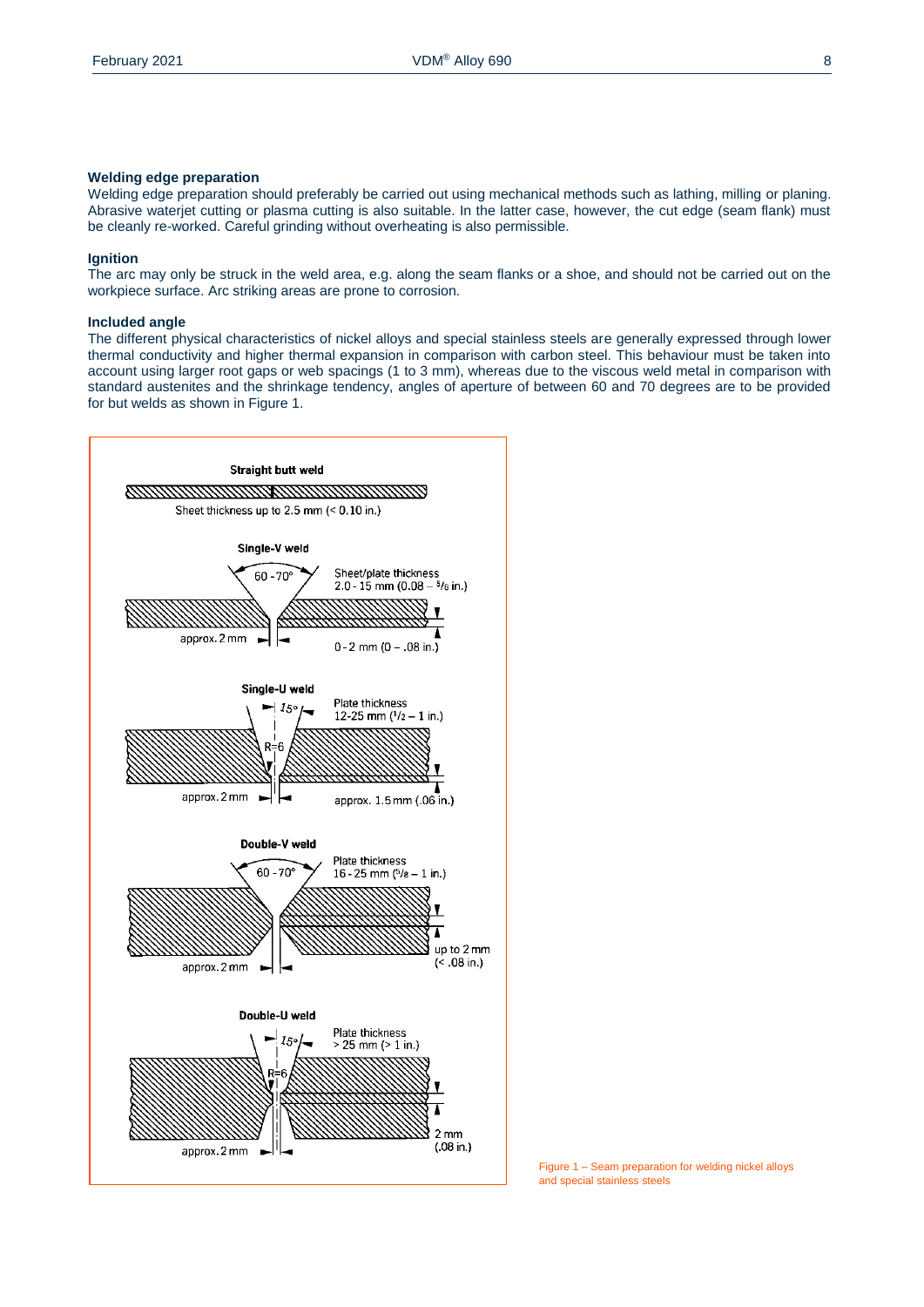### **Cleaning**

Cleaning of the basic material in the seam area (both sides) and the filler material (e.g. welding rod) should be carried out using ACETONE.

#### **Welding process**

VDM® Alloy 690 should be in solution-annealed condition for welding, and should be free of scale, grease and markings. VDM® Alloy 690 can be welded using TIG and plasma welding processes. When welding roots, sufficient protection of the root needs to be ensured with pure argon (Ar 4.6) so that the welding seam is free of oxides after welding. Root backing is also recommended for the first and, in certain cases depending on the welded construction, also for the second intermediate root pass. Any discolouration/heat tint should be removed, preferably using a stainless steel brush, while the welding seam is still hot from the welding heat.

### **Filler metal**

The following filler materials are recommended:

When welding VDM® Alloy 690, VDM® FM 52 can be used as filler material. VDM® FM 52 is available in varving product forms on request. An improved variation on VDM® FM 52 is provided by VDM FM 52<sup>i®</sup>, since this stands out due to its particularly high hot crack resistance during welding. VDM FM 52i® is available in the following product forms:

TIG rod, welding wire, wire electrode, TIG rod, Coated rod electrodes and welding strip\*)

VDM FM 52i® VDM FM 52i® ASME CODE Case 2142-4 AWS A5.14: ERNiCrFe-15 (electrode rod) AWS A5.11: ENiCrFe-15

\* ) recommendations for welding powder on request

#### **Welding parameters and influences**

It must be ensured that work is carried out using targeted heat application and low heat input as shown in Table 7 as an example. The stringer bead technique is recommended. The interpass temperature should not exceed 120 °C (248 °F). In principle, checking of welding parameters is necessary.

UNS N06056 UNS W86056 (proposed)

Heat input Q can be calculated as follows:

 $Q = \frac{U \cdot 1 \cdot 60}{v \cdot 1.000} (\frac{kJ}{cm})$  $\frac{1}{\text{cm}}$ )

 $U = arc$  voltage, volts I = welding current, amperes  $v =$  welding speed, cm/min.

#### **Post-weld treatment**

Brushing with a stainless steel wire brush immediately after welding, i.e., while the metal is still hot, generally results in removal of heat tint and produces the desired surface condition without additional pickling. Pickling, if required or specified, should generally be the last operation in the welding process. Information under "Descaling and pickling" should be referred to. Heat treatments are not required either before or after welding.

Stabilising annealing should be carried out on semi-finished products which were in use at temperatures of between 600 and 650 °C (1,112 and 1,202 °F) before they are reused in this critical temperature range after repair welding.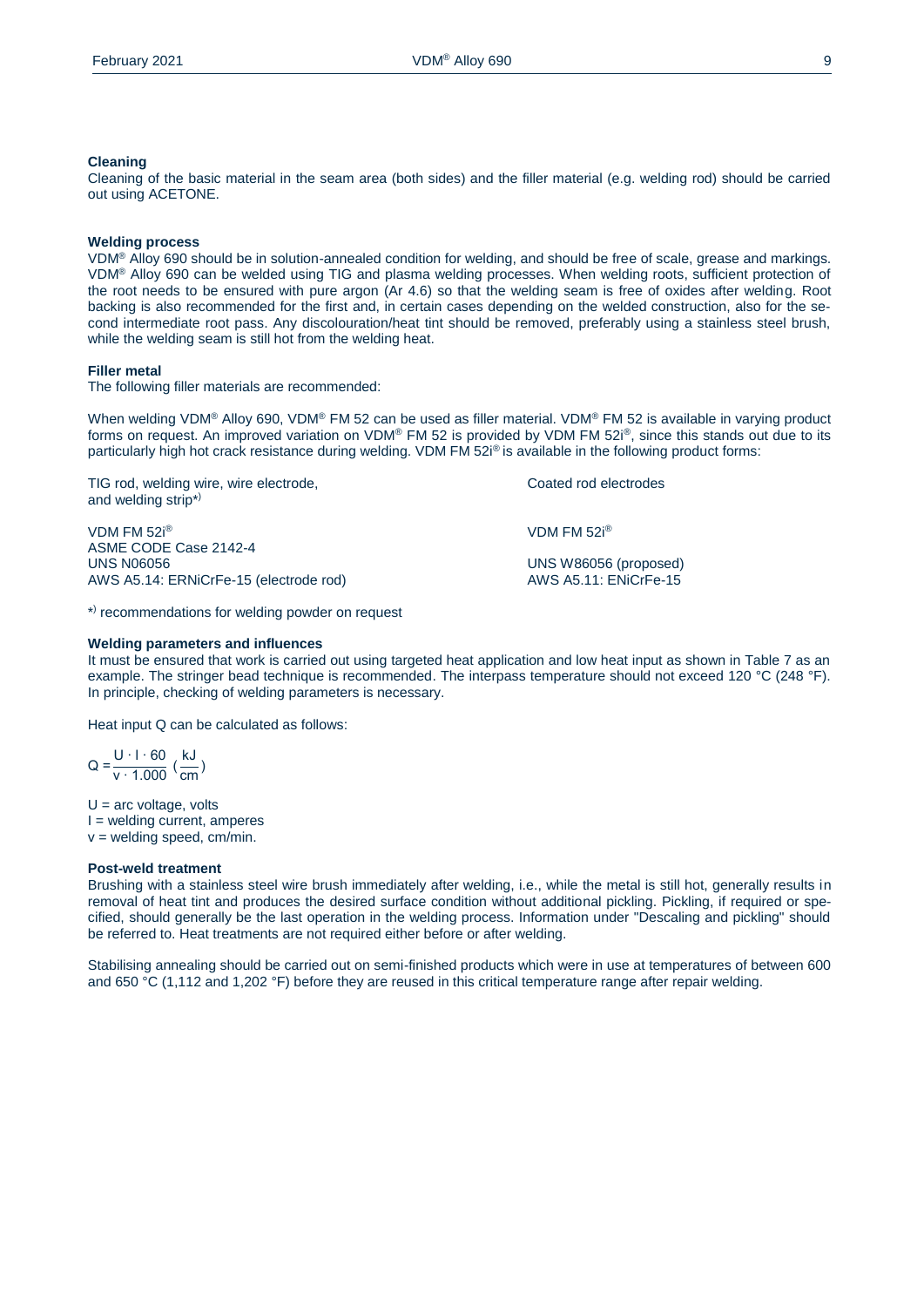| <b>Thickness</b> | Welding<br>technique       | <b>Filler material</b>  |                         | Root pass <sup>1)</sup> |                  | Intermediate<br>and final passes                                                                                                                      |                 | Welding<br>speed | <b>Shielding gas</b>                                 |                       |
|------------------|----------------------------|-------------------------|-------------------------|-------------------------|------------------|-------------------------------------------------------------------------------------------------------------------------------------------------------|-----------------|------------------|------------------------------------------------------|-----------------------|
| (mm)             |                            | <b>Diameter</b><br>(mm) | <b>Speed</b><br>(m/min) | $\mathsf{I}$ in (A)     | $U$ in $(V)$     | $\overline{I}$ in (A)                                                                                                                                 | U in $(V)$      | (cm/min)         | <b>Type</b>                                          | Rate<br>$($ I/min $)$ |
| $\overline{3}$   | $m-TIG$                    | $\overline{2}$          |                         | $\overline{90}$         | 10               | 110-120                                                                                                                                               | $\overline{11}$ | $\overline{15}$  | $11, R1$ at<br>max. 3%<br>H2                         | $8 - 10$              |
| $\overline{6}$   | $m-TIG$                    | $2 - 2.4$               |                         | $\frac{100-110}{10}$    |                  | 120-140                                                                                                                                               | $\overline{12}$ | $10 - 16$        | 11, R1 at<br>max. 3%                                 | $\frac{1}{8-10}$      |
| $\overline{8}$   | $m-TIG$                    | 2.4                     |                         | $\frac{100-110}{11}$    |                  | 130-140                                                                                                                                               | $\overline{12}$ | $10-16$          | H2<br>11, R1 at<br>max. 3%                           | $-8-10$               |
| $\overline{10}$  | $m-TIG$                    | 2.4                     |                         | $\frac{100-110}{11}$    |                  | 130-140                                                                                                                                               | $\overline{12}$ | $10 - 16$        | H2<br>11, R1 at<br>max. 3%                           | $8 - 10$              |
| $\overline{3}$   | $V-TIG$                    | 1.2                     | 1.2                     | $\overline{90}$         | $\overline{10}$  | 150                                                                                                                                                   | $\overline{11}$ | $\overline{25}$  | $\frac{H2}{11, R1}$ at<br>max. 3%<br>H2              | $15 - 20$             |
| $\overline{5}$   | $v-TIG$                    | 1.2                     | 1.4                     | $100 - 110$             | $ \overline{11}$ | 180                                                                                                                                                   | $\overline{12}$ | $\overline{25}$  | 11, R1 at<br>max. 3%<br>H <sub>2</sub>               | $\frac{1}{15-20}$     |
| $\overline{2}$   | $V-TIGHD$ 1                |                         |                         | 90                      | 10               | 180                                                                                                                                                   | $\overline{11}$ | $\overline{80}$  | 11, R1 at<br>max. 3%<br>H <sub>2</sub>               | $ \frac{15-20}{2}$    |
| $\overline{10}$  | $V-TIGHD$ 1.2              |                         |                         | $100 - 110$             | $-\frac{1}{11}$  | 220                                                                                                                                                   | 12              | $\overline{40}$  | $\overline{11, R1}$ at $\overline{15-20}$<br>max. 3% |                       |
| $\overline{4}$   | Plasma <sup>2)</sup> $1.2$ |                         | $\overline{1}$          | 180                     | $\overline{25}$  |                                                                                                                                                       |                 | $\overline{30}$  | $\frac{H2}{11, R1}$ at<br>max. 3%                    | $\overline{30}$       |
| $\overline{6}$   | Plasma <sup>2)</sup> $1.2$ |                         | $\overline{1}$          | 200-220                 | $\overline{25}$  | $\overline{1}$ Root pass: It must be ensured that there is sufficient root protection, for example using Ar 4.6, for all inert gas welding processes. |                 | $\overline{26}$  | $\frac{H2}{11, R1}$ at<br>max. 3%<br>H <sub>2</sub>  | $\overline{30}$       |

<sup>2)</sup> Plasma: recommended plasma gas Ar 4.6 / plasma quantity 3.0-3.5 l/min

Section energy kJ/cm: TIG, MIG/MAG manual, mechanised max. 8; e-manual max. 7; plasma max. 10 Figures are for guidance only and are intended to facilitate setting of the welding machines.

Table 7 – Welding parameters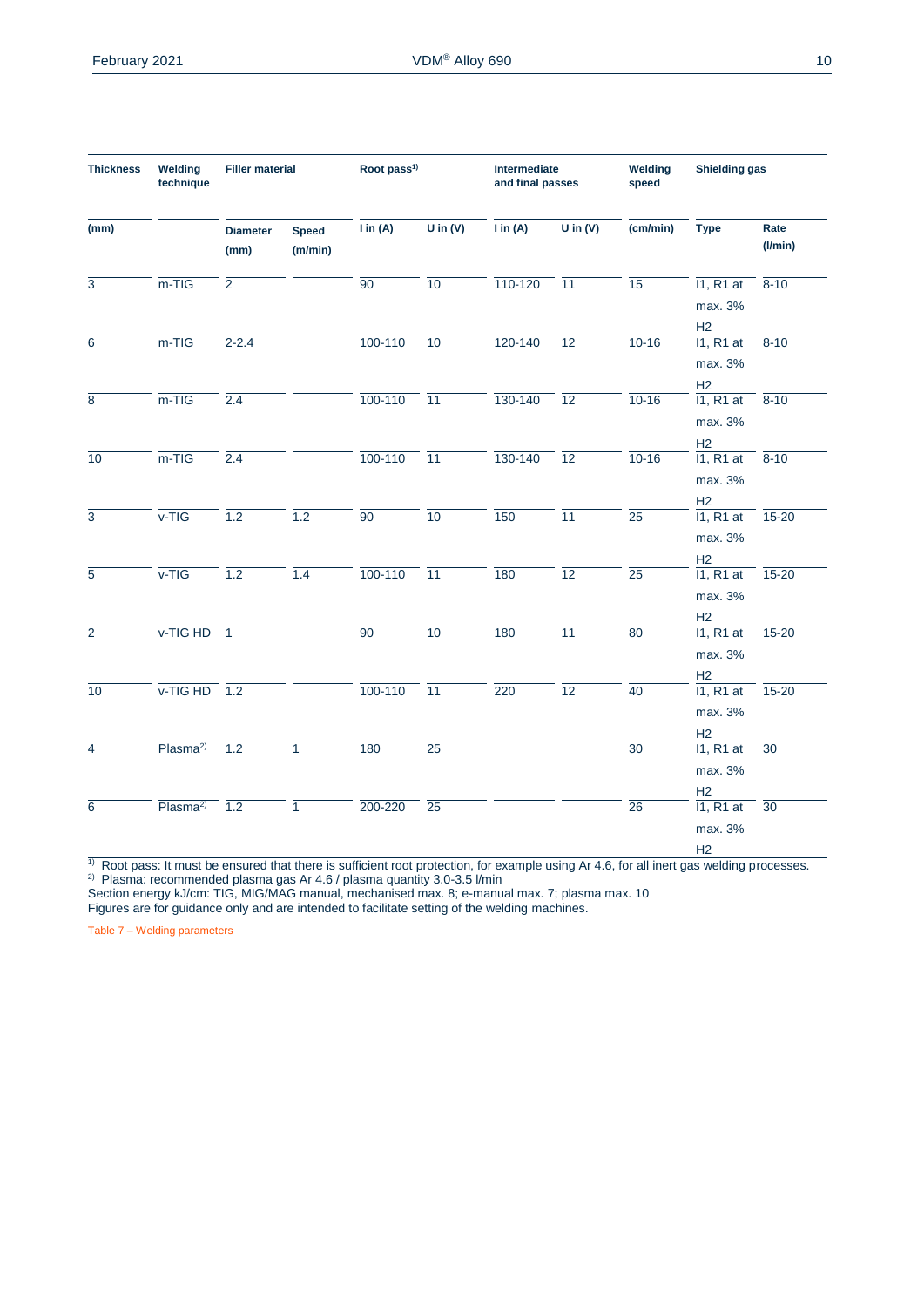# **Availability**

VDM® Alloy 690 is available in the following standard semi-finished product forms:

## **Sheet and plate**

Delivery condition: Delivery conditions: hot or cold rolled, thermally treated, descaled or pickled

| <b>Condition</b> | <b>Thickness</b><br>$mm$ (in) | Width<br>$mm$ (in)  | Length<br>$mm$ (in)   | <b>Piece weight</b><br>$Kq$ (lb) |
|------------------|-------------------------------|---------------------|-----------------------|----------------------------------|
| Cold rolled      | $1 - 7$ (0.04 $-$ 0.28)       | 1.000-2.500 (39-98) | < 5.500 (< 217)       | $<$ 3.350 ( $<$ 132)             |
| Hot rolled       | $3-100(0.12-0.39)$            | 1.000-2.500 (39-98) | $<$ 12.000 ( $<$ 472) | $<$ 3.350 ( $<$ 132)             |

### **Strip**

Delivery condition: cold rolled, thermally treated and pickled or bright annealed

| <b>Thickness</b><br>$mm$ (in)       | Width<br>$mm$ (in)           | Coil - inside diameter<br>$mm$ (in) |            |            |            |
|-------------------------------------|------------------------------|-------------------------------------|------------|------------|------------|
| $0.025 - 0.15$<br>$(0.001 - 0.006)$ | 4-230<br>$(0.16 - 9.06)$     | 300(11.8)                           | 400 (15.7) | 500 (19.7) |            |
| $0.15 - 0.25$<br>$(0.006 - 0.01)$   | 4-720<br>$(0.16 - 28.3)$     | 300(11.8)                           | 400 (15.7) | 500 (19.7) |            |
| $0.25 - 0.6$<br>$(0.01 - 0.02)$     | $6 - 750$<br>$(0.24 - 29.5)$ |                                     | 400 (15.7) | 500 (19.7) | 600 (23.6) |
| $0.6 - 1$<br>$(0.02 - 0.04)$        | 8-750<br>$(0.31 - 29.5)$     |                                     | 400 (15.7) | 500 (19.7) | 600 (23.6) |
| $1 - 2$<br>$(0.04 - 0.08)$          | 15-750<br>$(0.6 - 29.5)$     |                                     | 400 (15.7) | 500 (19.7) | 600 (23.6) |
| $2 - 3$<br>$(0.08 - 0.12)$          | 25-750<br>$(1.0 - 29.5)$     |                                     | 400 (15.7) | 500 (19.7) | 600 (23.6) |

#### **Rod and bar**

Delivery condition: forged, rolled, drawn, thermally treated, oxidised, descaled or pickled, machined, peeled or ground

| Dimensions*                     | <b>Outside diameter</b><br>$mm$ (in) | Length<br>$mm$ (in)     |
|---------------------------------|--------------------------------------|-------------------------|
| Generaldimensions               | $6-800*(0.24-31.5)$                  | 1.500-12.000 (59.1-472) |
| Material specific dimensions    | 22-300 (0.9-11.8)                    | 1.500-12.000 (59.1-472) |
| * Further dimensions on request |                                      |                         |

### **Wire**

Delivery condition: bright drawn, ¼ hard to hard, bright annealed in rings, containers, on spools and spiders

| <b>Drawn</b>             | <b>Hot rolled</b>     |
|--------------------------|-----------------------|
| $mm$ (in)                | $mm$ (in)             |
| $0.16 - 10(0.006 - 0.4)$ | $5.5 - 19(0.2 - 0.7)$ |

**Other shapes and dimensions such as circular blanks, rings, seamless or longitudinal-welded tubing and forgings can be requested.**